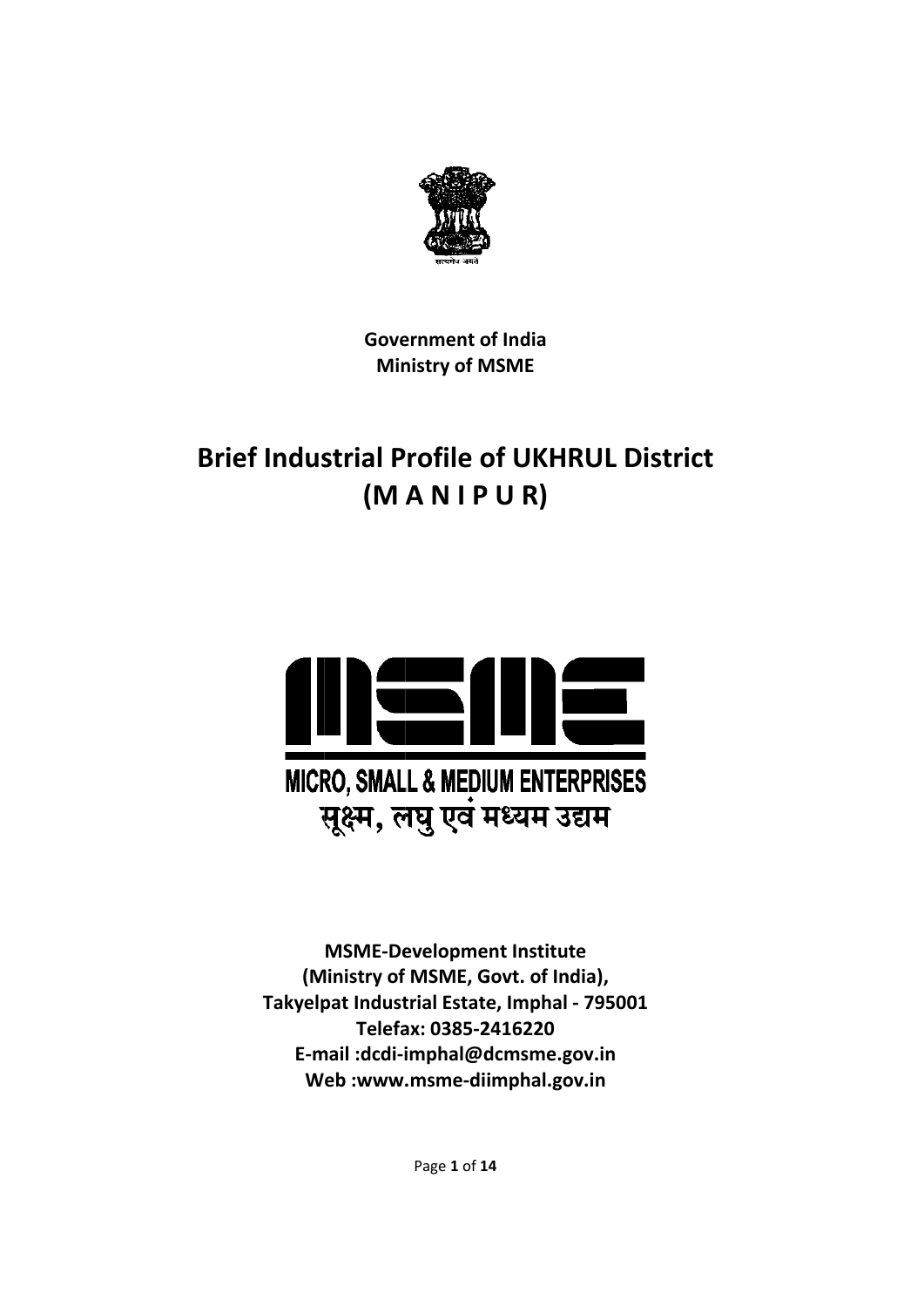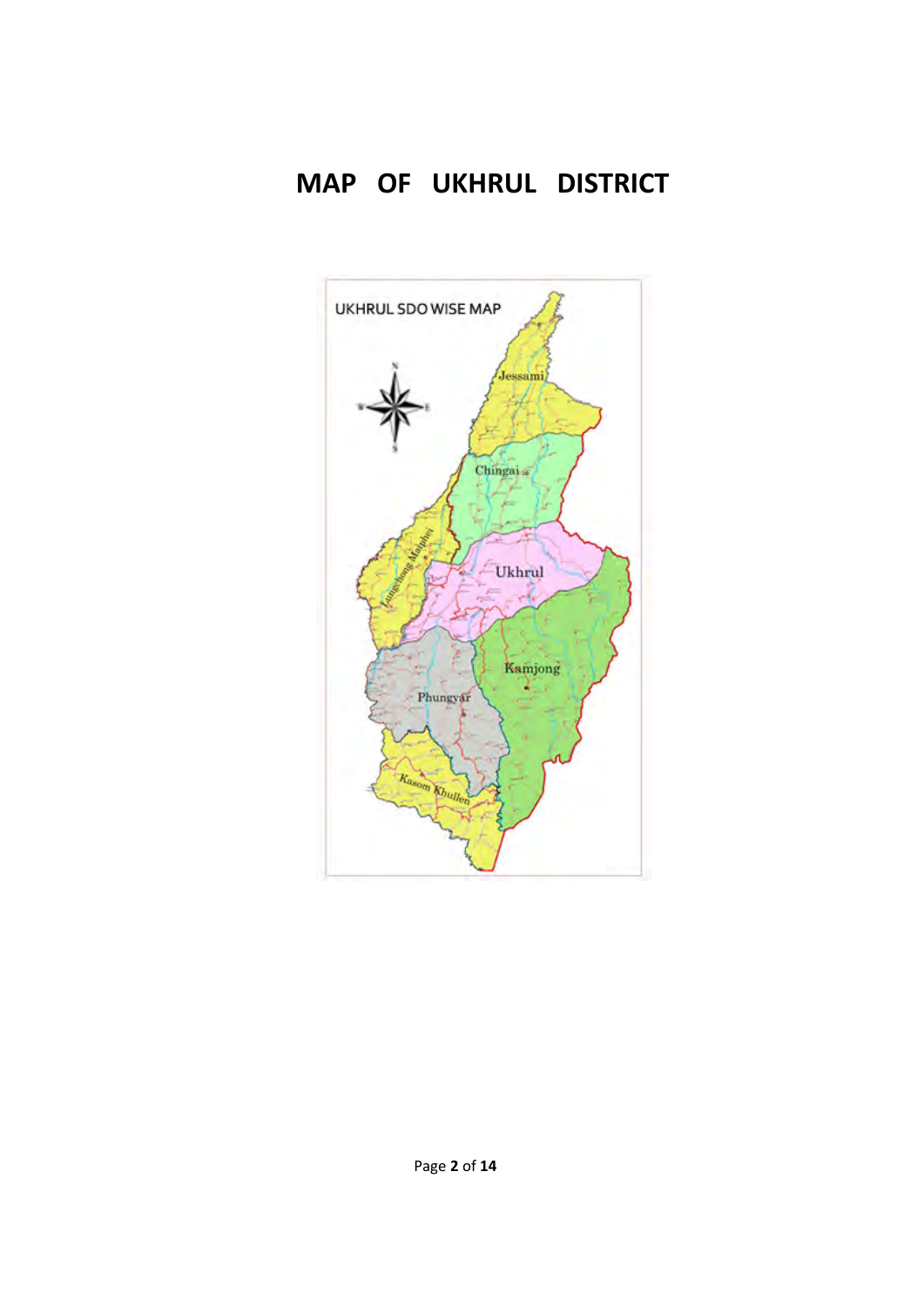| Sl.No.           | <b>Topic</b>                                                                     | Page No.       |
|------------------|----------------------------------------------------------------------------------|----------------|
| 1.               | General Characteristics of the District                                          | 4              |
| 1.1              | Location & Geographical Area                                                     | $\overline{4}$ |
| 1.2              | Topography                                                                       | 4              |
| 1.3              | Availability of Minerals                                                         | $\overline{4}$ |
| $1.4\,$          | Forest                                                                           | 5              |
| 1.5              | Administrative set up                                                            | 5              |
| 2.               | District at a glance                                                             | $5 - 7$        |
| 2.1              | Existing Status of Industrial Area in the District                               | $\overline{7}$ |
| 3.               | <b>Industrial Scenario of</b>                                                    | $\overline{7}$ |
| 3.1              | Industry at a Glance                                                             | $\overline{7}$ |
| 3.2              | Year Wise Trend of Units Registered                                              | 8              |
| 3.3              | Details of Existing Micro & Small Enterprises & Artisan Units<br>in the District | $8-9$          |
| 3.4              | Large Scale Industries/ Public Sector undertakings                               | 9              |
| 3.5              | Major Exportable Item                                                            | 9              |
| 3.6              | <b>Growth Trend</b>                                                              | 9              |
| 3.7              | Vendorisation / Ancillarisation of the Industry                                  | 9              |
| 3.8              | <b>Medium Scale Enterprises</b>                                                  | 9              |
| 3.8.1            | List of the units in Ukhrul & nearby Area                                        | 9              |
| 3.8.2            | Major Exportable Item                                                            | 9              |
| 3.9              | <b>Service Enterprises</b>                                                       | 9              |
| 3.9.2            | Potential areas for service industry                                             | 9              |
| 3.10             | Potential for new MSMEs                                                          | 10             |
| 4.               | Existing Clusters of Micro & Small Enterprise                                    | 10             |
| 4.1              | <b>Details of Major Clusters</b>                                                 | 10             |
| 4.1.1            | <b>Manufacturing Sector</b>                                                      | 10             |
| 4.1.2            | <b>Service Sector</b>                                                            | 10             |
| 4.2              | Details of Identified Cluster                                                    | 10             |
| 4.2.1            | Handloom & Handicraft based cluster                                              | 10             |
| 4.2.2            | Food processing & wood based products.                                           | 10             |
| $\overline{5}$ . | General issues raised by industry association during the course                  | 10             |
|                  | of meeting                                                                       |                |
| 6.               | Prospects of training programmes during 2012-13                                  | 11             |
| 7.               | Action plan for MSMEs Schemes during 2012-13                                     | 11             |
| 8.               | Steps to set up MSMEs                                                            | $12 - 14$      |
| 9.               | Additional information if any                                                    | --             |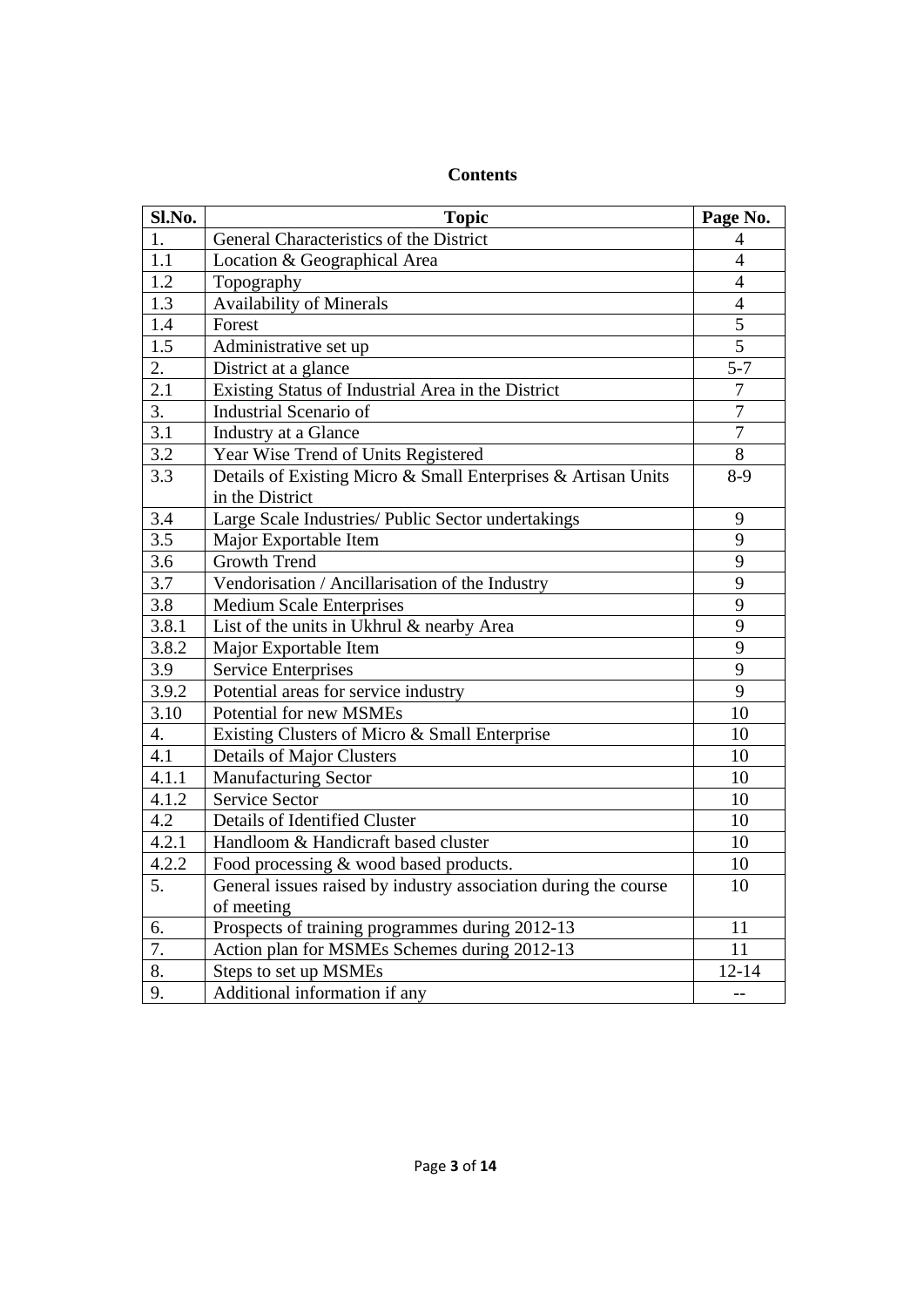## **Brief Industrial profile of UKHRUL District**

## **1. General Characteristics of the District:**

Ukhrul District was first marked out as a Sub-Division in 1919 by the then British-India. Later it was upgraded to a District in the year 1969 by the Govt. of India. The land of the colorful Tangkhuls was marked out first a Sub-Division in 1919 during the British Raj. Then in November 1969 it was upgraded to a full-fledged district, bearing the nomenclature of Manipur East District.

## **1.1.1 Location & Geographical Area:**

. It is situated the north- eastern part of Manipur. Ukhrul become a district in the year covering an area of 4,544 sq. Km. which is about 26% of the state with an average altitude being 2,020 metres (MSL) above sea level, the district is hilly and is extremely cold most of the year. It lies between  $94^{\circ}0'E$  to  $94^{\circ}45'E$  longitude and between  $24^{\circ}15'N$  to  $24^{\circ}45'N$ latitude. It is bounded by Myanmar(Burma) in the East Senapati district in the west. Nagaland in the north and Tengnoupal of chandel in South.

## **1.1.2 Topography:**

The district is enclosed with beautiful landscape of blue hills, green valleys, serpentine streams and rivers flowing through mountains. It is best introduced by its rare and beautiful Shiroi Lily grown only on the Peak of Shiroi Kashong. It has five (Five) Rivers flowing through the mountains and deep gorges. It is also a hot spot of biodiversity with rich flora and fauna.

The climatic condition of the district is cool in most part of the year. The average maximum temperature recorded is  $34^{\circ}$ c and the minimum temperature recorded is  $0^{\circ}$ . The average annual rainfall is 134 cm. There are a number of small rivers and streams i Most of the major rivers originate from the crevices and slopes of this Shirui Peak. The terrain of the district is rippled with small ranges and striped by few rivers .Ukhrul district. Some of the important rivers are Thoubal, Iril, Maklang, Onadong etc.

## **1.3.1 Availability of Minerals:**

The district is rich in minerals compared to other district in the state. As such, one state owned cement industry was set up, run and managed by the state Govt. but is defunct at present.

| Sl.No. | <b>NAME OF MINERAL</b> | <b>PRODUCTION in tonnes</b><br>2010-2011 |
|--------|------------------------|------------------------------------------|
|        | <b>MAJOR MINERAL</b>   |                                          |
|        |                        |                                          |
|        | Limestone              | 5904900                                  |
|        | Chromites              | 4812500                                  |

#### **PRODUCTION OF MINERAL 2010‐11**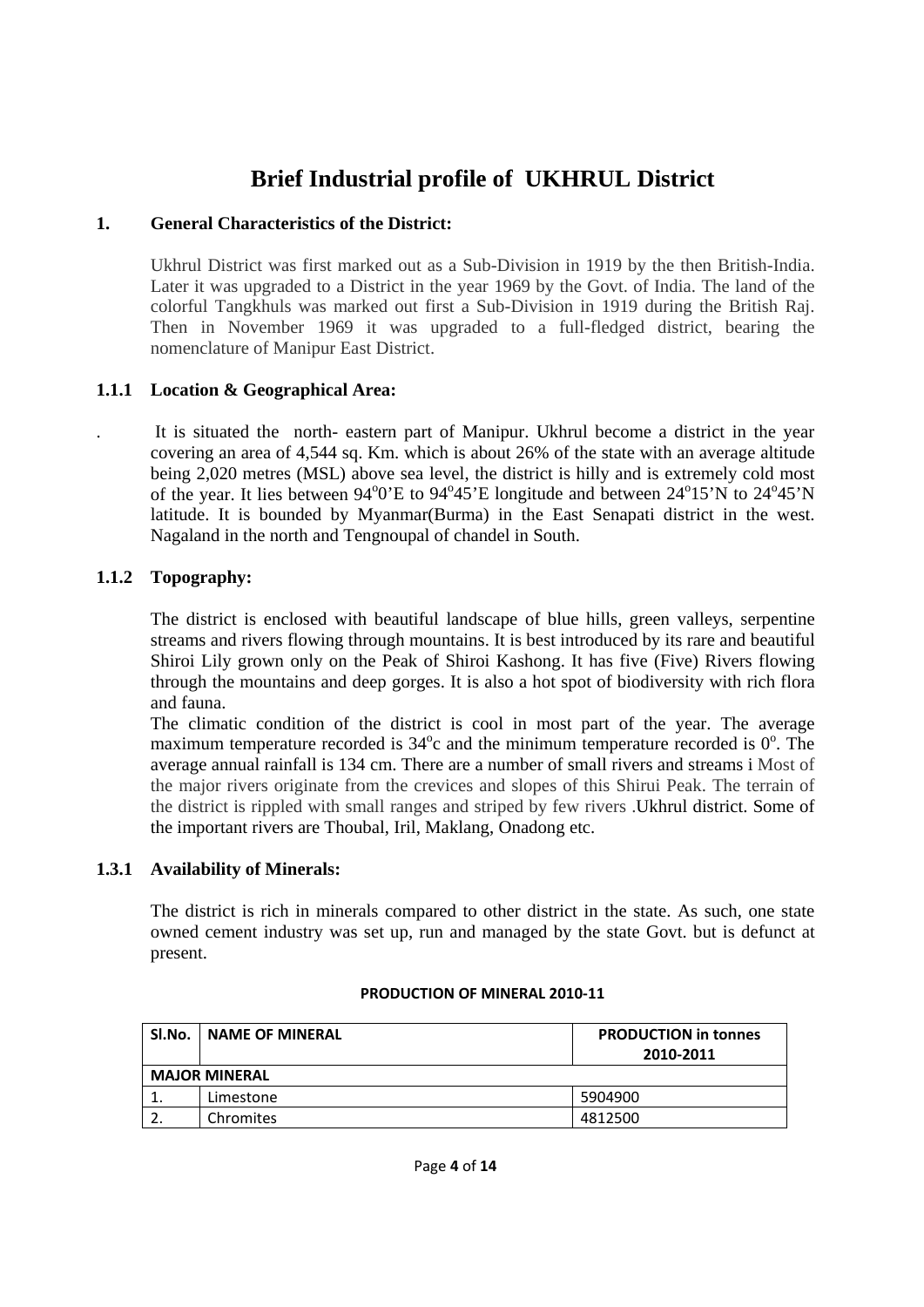| <b>MINOR</b> |           |       |
|--------------|-----------|-------|
| 1.           | Sandstone | $---$ |
| 2.           |           |       |
| 3.           |           |       |
| 4.           |           |       |
| 5.           |           |       |
| 6.           |           |       |
| 7.           |           |       |

#### **SOURCE** : DEPT. OF MINES & GEOLOGY

| 1.4 | <b>FOREST</b> | 1. Geographical Area | $: 4,544$ Sq. Km. |
|-----|---------------|----------------------|-------------------|
|     |               | 2. Forest Area       | : $4157$ Sq.Km.   |

## **1.5 Administrative set up:**

The district is divided into six Sub-divisions & six blocks as below:

- Ukhrul
- Chingai
- Kamjong
- Phungyar
- Kasom Khullen
- Jessami

The six blocks are:

- Ukhrul
- Chingai
- Kamjong
- Phungyar
- Kasom Khullen
- Lungchong Maiphei

## **2. District at a glance:**

| SI.No. | <b>Particular</b>            | Year   | Unit   | <b>Statistics</b>  |
|--------|------------------------------|--------|--------|--------------------|
| 1.     | <b>Geographical features</b> |        |        |                    |
| (A)    | Geographical Data            | 2011   |        |                    |
|        | i) Latitude                  | 2011   | Degree | 94°0'E to 94°45'E  |
|        | ii) Longitude                | 2011   |        | 24°15'N to 24°45'N |
|        |                              | Degree |        |                    |
|        | iii) Geographical Area       |        | Sq.Km  | 4,544              |
| (B)    | <b>Administrative Units</b>  |        |        |                    |
|        | i) Sub divisions             |        | Nos.   | 5                  |
|        | ii) Tehsils                  |        | Nos.   | 5                  |
|        | iii) Sub-Tehsil              |        |        |                    |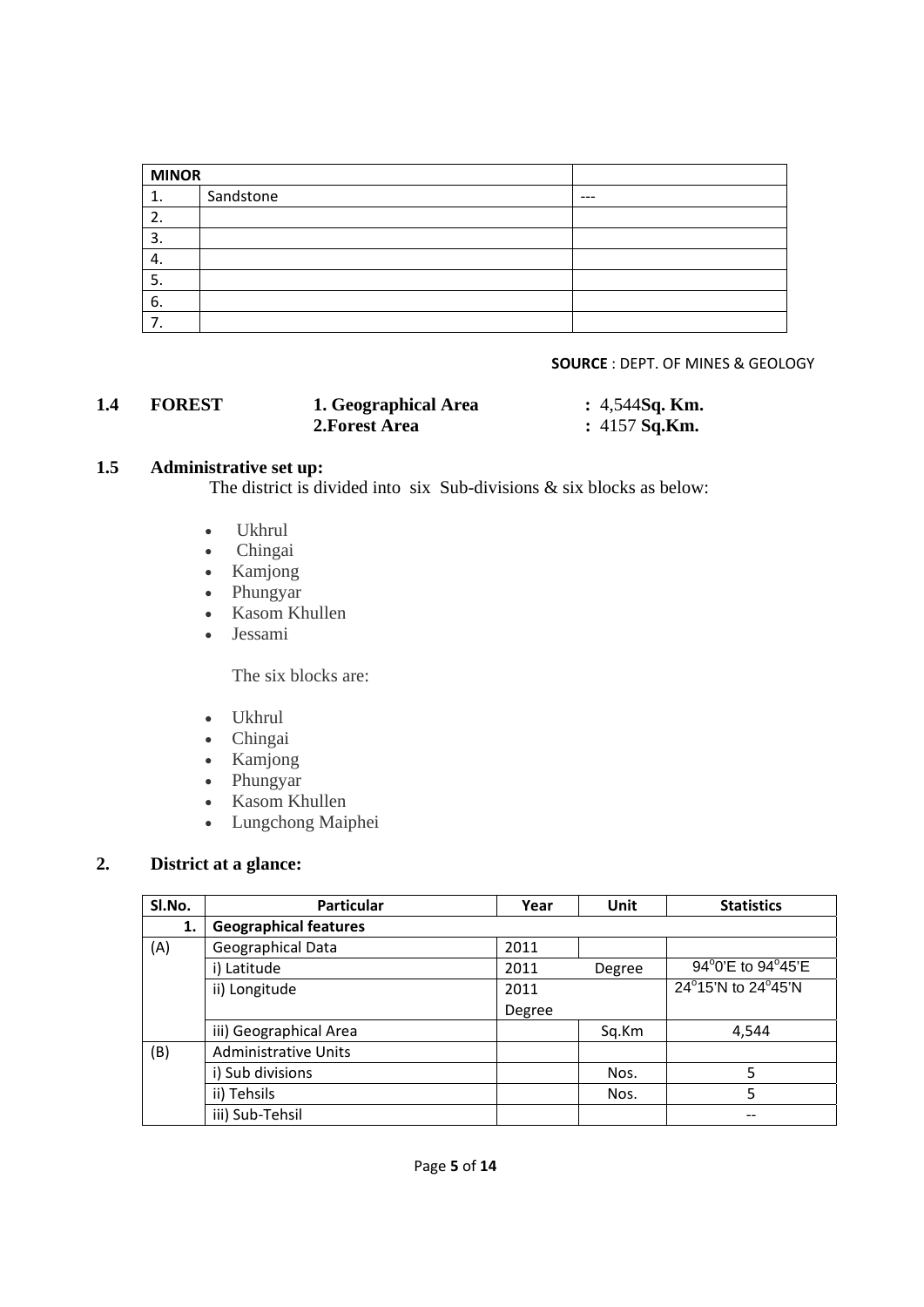|     | iv) Patwar Circle                 |         |                      | --                       |
|-----|-----------------------------------|---------|----------------------|--------------------------|
|     | v) Panchayat Simitis              |         |                      |                          |
|     | vi) Nagar nigam                   |         |                      | --                       |
|     | vii) Gram Panchayats              |         |                      | $\overline{\phantom{a}}$ |
|     | ix) Revenue Villages              |         |                      | 198                      |
|     | x) Assembly Area                  |         | Nos.                 | 3                        |
| 2.  | Population                        |         | Nos.                 | 1,40,778                 |
| (A) | Sex-wise                          |         |                      |                          |
|     | i) Male                           | 2011    | $^{\prime\prime}000$ | 73,465                   |
|     | ii) Female                        | 2011    | 1000                 | 67,313                   |
| (B) | <b>Rural Population</b>           | 2011    | "000                 | 1,40,778                 |
| 3.  | <b>Agriculture</b>                |         |                      |                          |
| А.  | Land utilization                  |         |                      |                          |
|     | i) Total Area                     | 2010-11 | Hectare              | 9675.02                  |
|     | ii) Forest cover                  | 2010-11 | Hectare              | 288330.98                |
|     | iii) Non Agriculture Land         | 2010-11 | Hectare              | 4077.08 0.9              |
|     | v) Cultivable Barren Land         | 2010-11 | Sq. Km.              | 413                      |
| 4.  | <b>Forest</b>                     |         |                      |                          |
|     | i) Forest                         | 2010-11 | Ha.                  | 288330.98                |
| 5.  | Livestock & Poultry               |         |                      |                          |
| А.  | <b>Cattle</b>                     |         |                      |                          |
|     | i) Cows                           | 2007    | Nos.                 | 25839                    |
|     | ii) Buffaloes                     | 2007    | Nos.                 | 7641                     |
| В.  | <b>Other Livestock</b>            |         |                      |                          |
|     | i) Goats                          | 2007    | Nos.                 | 14,774                   |
|     | ii) Pigs                          | 2007    | Nos.                 | 33,487                   |
|     | iii) Dogs & Bitches               | 2007    | Nos.                 | 16,009                   |
|     | IV) Railways                      |         |                      |                          |
|     | i) Length of rail line            | 2010-11 | Km                   | $-$                      |
|     | V) Roads                          |         |                      | $\overline{\phantom{a}}$ |
|     | (a) National Highway              | 2010-11 | Km                   | 270                      |
|     | (b) State Highway                 | 2010-11 | Km                   | 58                       |
|     | (c) Main District & Rural Roads   | 2010-11 | Km                   | 179.50                   |
|     | (d) Other district & Rural Roads  | 2010-11 | Km                   | 20                       |
|     | (e) Rural road/                   | 2010-11 | Km                   | 175                      |
|     | Agriculture Marketing Board roads |         |                      |                          |
|     | (f) Kachacha Road                 | 2010-11 | Km                   | 340                      |
|     | <b>VI) Communication</b>          |         |                      |                          |
|     | (a) Telephone connection          | 2010-11 | Nos.                 | 2754                     |
|     | (b) Post offices                  | 2010-11 | Nos.                 | 153                      |
|     | (c) Telephone Center              | 2010-11 | Nos.                 | 4                        |
|     | (d) Density of Telephone          | 2010-11 | Nos./1000            |                          |
|     |                                   |         | person               |                          |
|     | (e) Density of Telephone          | 2010-11 | No. per              |                          |
|     |                                   |         | Km                   |                          |
|     | (f) PCO Rural                     | 2010-11 | Nos.                 | 145                      |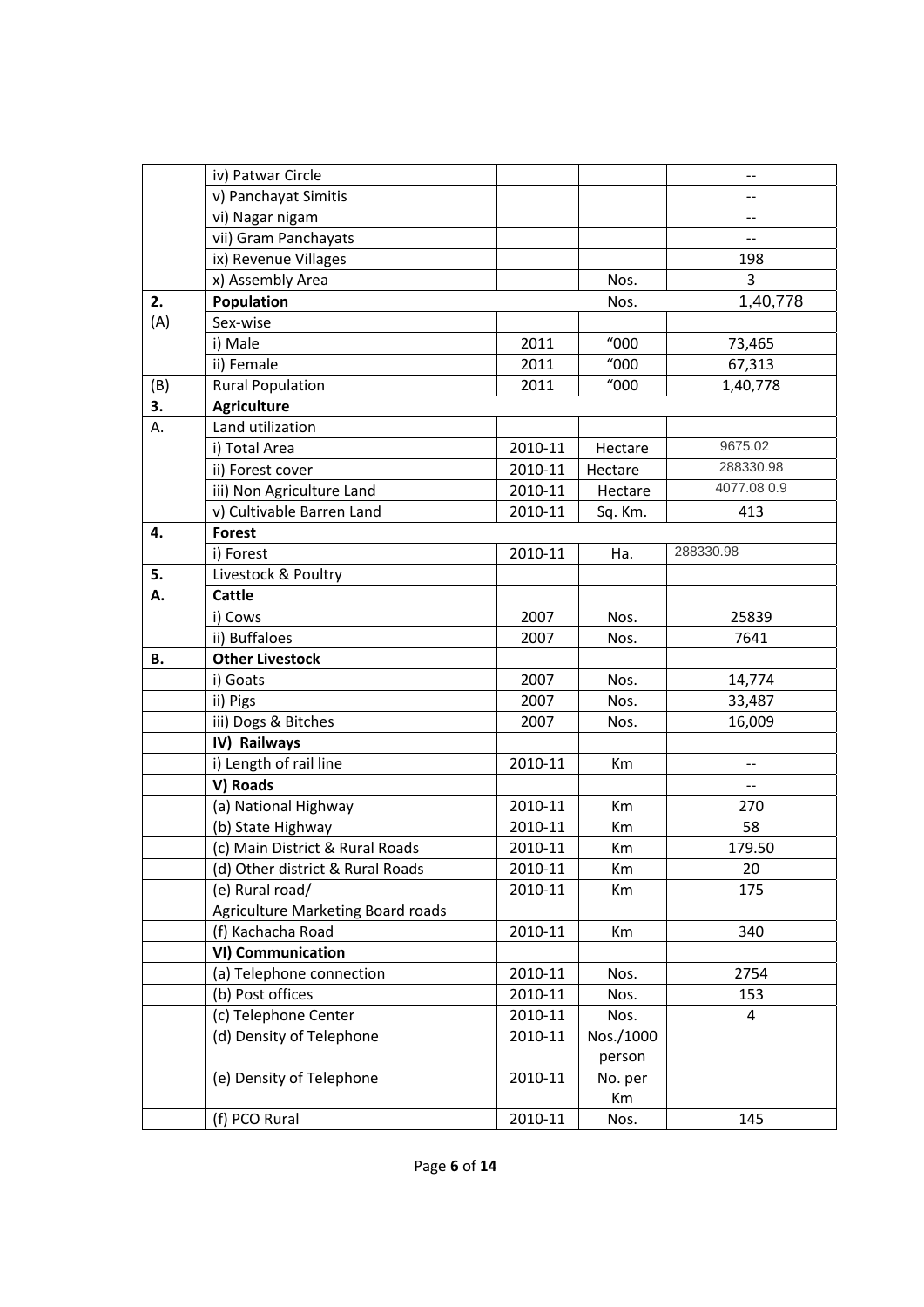| (g) PCO STD                      | 2010-11 | Nos. | 145            |
|----------------------------------|---------|------|----------------|
| (h) Mobile                       | 2010-11 | Nos. | 7009           |
| <b>VII) Public Health</b>        |         |      |                |
| (a) Allopathic Hospital          | 2010-11 | No.  | 1 no           |
| (b) Beds in Allopathic hospitals |         | No.  | 150            |
| (c) Ayurvedic Hospital           |         | No.  | $\overline{a}$ |
| (d) Beds in Ayurvedic hospitals  |         | No.  | $-$            |
| (e) Unani hospitals              |         | No.  | --             |
| (f) Community health centers     |         | No.  | $\mathbf{1}$   |
| (g) Primary health centers       |         | No.  | 9              |
| (h) Dispensaries                 |         | No.  |                |
| (i) Sub health centers           |         | No.  | 64             |
| (j) Private hospitals            |         | No.  | 4              |
| (VIII) Banking                   |         |      |                |
| Commercial                       |         |      |                |
| (a) Commercial Bank              |         | No.  | $\overline{7}$ |
| (b) Rural Bank                   |         | No.  |                |
| Products                         |         |      |                |
| (c) Co-operative Bank            |         | No.  | $\mathbf{1}$   |
| Products                         |         |      |                |
| (d) PLDB Branches                |         | Nos. |                |
| (IX) Education                   |         |      |                |
| (a) Primary School               |         | No.  | 209            |
| (b) Middle School                |         | No.  | 37             |
| (c) Secondary & Senior Secondary |         | No.  | 28             |
| <b>Schools</b>                   |         |      |                |
| (d) Colleges                     |         |      | $\overline{7}$ |
| (e) Technical University         |         | No.  | $1$ (ITI)      |

## **2.1 Existing Status of Industrial Areas in the District Ukhrul :**

There is no identified industrial areas as of now in the districts and most of the units are scattered here in there in and around Ukhrul town. So, the information pertaining to this particular item may be treated as nil.

## **3. Industrial Scenario of UKHRUL:**

| 3.1. Industry at a Glance: |  |  |
|----------------------------|--|--|
|----------------------------|--|--|

| SI.No. | Head                                         | Unit       | <b>Particulars</b> |
|--------|----------------------------------------------|------------|--------------------|
| 1.     | Registered industrial units                  | No.        | 16                 |
| 2.     | Total industrial units                       | No.        | 16                 |
| 3.     | Registered Medium & Large unit               | No.        |                    |
| 4.     | Estimated Avg. no. of daily worker employed  | 142<br>No. |                    |
|        | in Small Scale Industries.                   |            |                    |
| 5.     | Employment in Large and Medium Industries.   | No.        |                    |
| 6.     | Nos. of Industrial areas                     | No.        |                    |
| 7.     | Turnover of Small Scale Industries.          | In Lakhs   | 55.03              |
| 8.     | Turnover of Medium & Large Scale industries. | In Lakhs   |                    |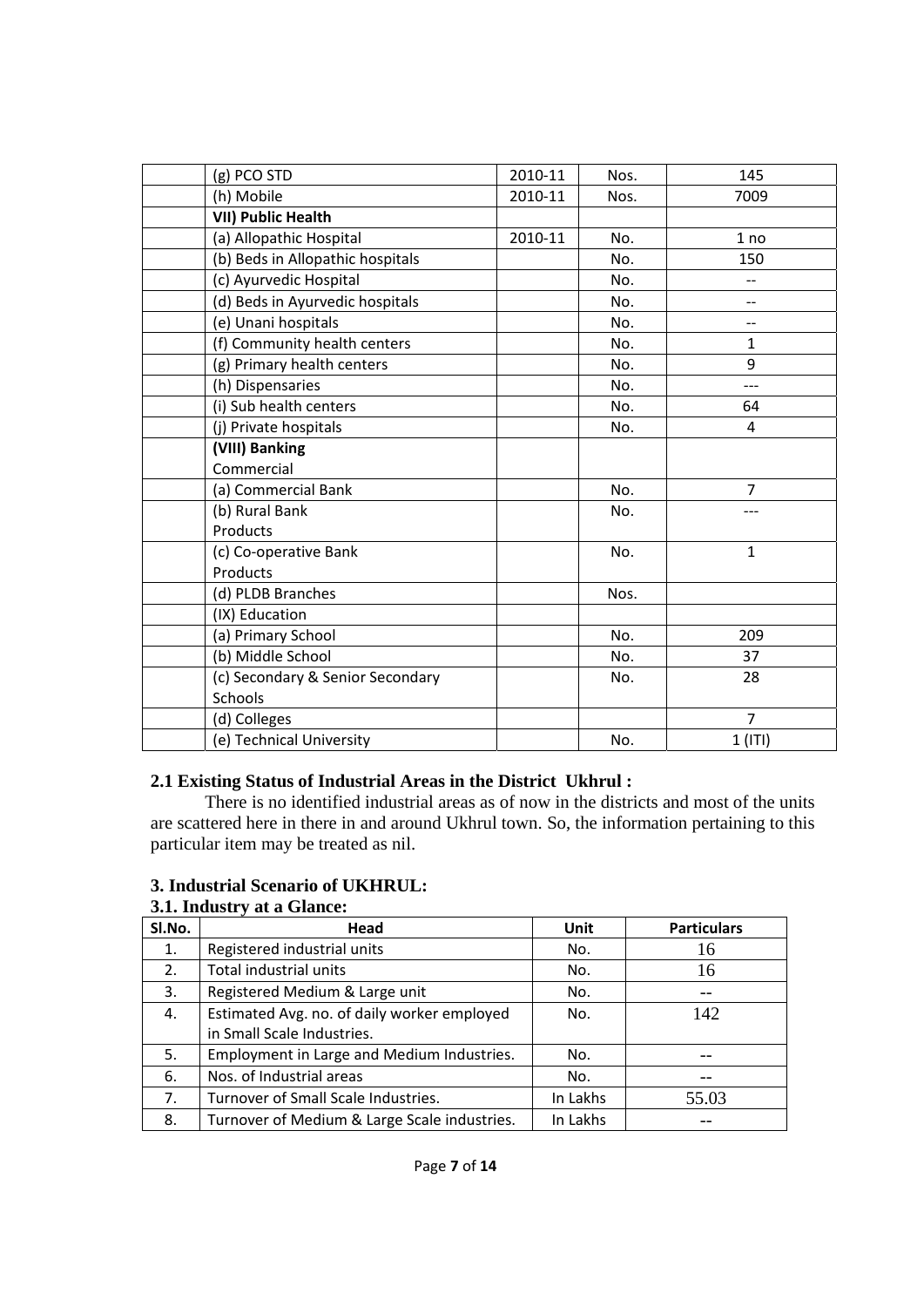|       | <b>YEAR</b>  | <b>NUMBER OF REGISTERED</b> | <b>EMPLOYMENT</b> | <b>INVESTMENT</b> |
|-------|--------------|-----------------------------|-------------------|-------------------|
|       |              | <b>UNITS</b>                |                   | (lakh Rs.)        |
| Up to | 1984-85      | --                          | ---               | ---               |
|       | 1985-86      | $-$                         | --                | ---               |
|       | 1986-87      | ---                         | ---               | ---               |
|       | 1987-88      | ---                         | ---               | ---               |
|       | 1988-89      |                             |                   |                   |
|       | 1989-90      | ---                         | ---               | ---               |
|       | 1990-91      | ---                         | ---               | ---               |
|       | 1991-92      | ---                         | ---               | ---               |
|       | 1992-93      | ---                         | ---               | ---               |
|       | 1993-94      | ---                         | ---               | ---               |
|       | 1994-95      | ---                         | ---               | ---               |
|       | 1995-96      | ---                         | ---               | ---               |
|       | 1996-97      | ---                         | ---               | ---               |
|       | 1997-98      | ---                         | ---               |                   |
|       | 1998-99      | ----                        | ---               | $---$             |
|       | 1999-2000    | ---                         | ---               | ---               |
|       | 2000-01      | ---                         | ---               | ---               |
|       | 2001-02      | ---                         | ---               | $---$             |
|       | 2002-03      | ---                         | ---               | ---               |
|       | 2003-04      | ---                         | ---               | ---               |
|       | 2004-05      | ---                         | ---               | $---$             |
|       | 2005-06      |                             | ---               |                   |
|       | 2006-07      | ---                         | ---               | $---$             |
|       | 2007-08      | ---                         | ---               | --                |
|       | 2008-09      | 3                           | 30                | 23.00             |
|       | 2009-10      | 3                           | 40                | 110.00            |
|       | 2010-11      | $\overline{c}$              | 15                | 2.00              |
|       | 2011-12      | 5                           | 36                | 7.70              |
|       | 2012-13      | 3                           | 21                | 25.80             |
|       | <b>Total</b> | 16                          | 142               | 168.50            |

#### **3.2 YEAR WISE TREND OF UNITS REGISTERED:**

Source : **DIC,Ukhrul**

#### **3.3 DETAILS OF EXISTING MICRO & SMALL ENTERPRISES AND ARTISAN UNITS IN THE DISTRICT:**

| <b>NIC Code</b><br>No. | <b>Type of Industry</b>                            | Number of<br>units(Nos.) | Investment(in<br>Rs.Lakh) | Employment<br>(Nos.) |
|------------------------|----------------------------------------------------|--------------------------|---------------------------|----------------------|
| 20.                    | Agro based                                         | 3                        | 122                       | 42                   |
| 22.                    | Soda water                                         |                          |                           |                      |
| 23.                    | <b>Cotton Textile</b>                              |                          |                           |                      |
| 24.                    | Woollen, silk & artificial thread<br>based clothes | 4                        | 26                        | 29                   |
| 25.                    | Jute & jute based                                  |                          |                           |                      |
| 26.                    | Ready-made garments &                              |                          |                           |                      |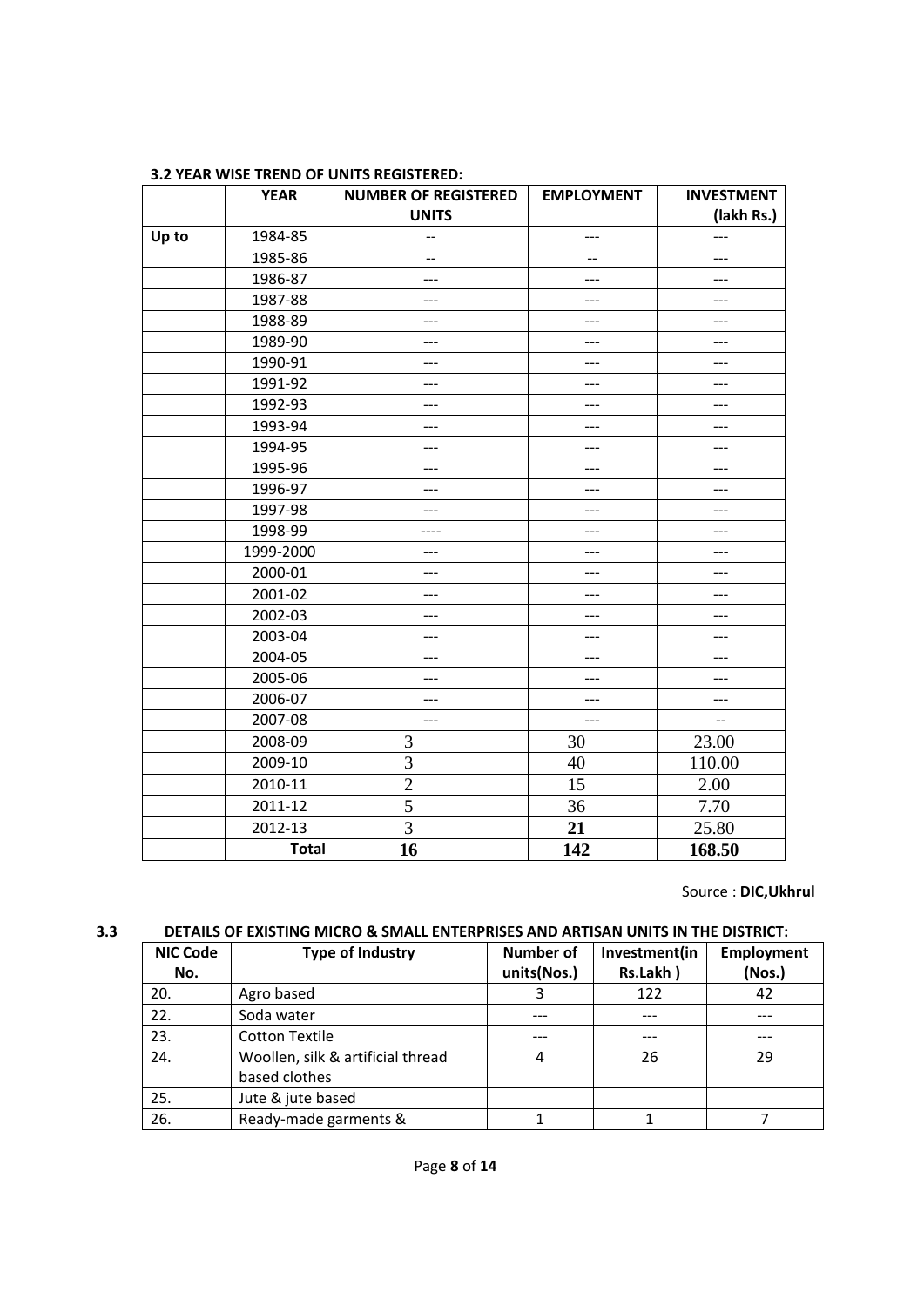|     | embroidery                        |    |        |     |
|-----|-----------------------------------|----|--------|-----|
| 27. | Wood/wooden based furniture       | 1  | 1      | 7   |
| 28. | Paper & paper products            |    |        |     |
| 29. | Leather based                     |    |        |     |
| 31. | Chemical/chemical based           |    | 1      | 6   |
| 30. | Rubber, Plastic & petro based     |    |        |     |
| 32. | Mineral based                     | 4  | 6.20   | 30  |
| 33. | Metal based (Steel Fab.)          |    |        |     |
| 35. | <b>Engineering units</b>          |    |        |     |
| 36. | Electrical machinery an transport |    |        |     |
|     | equipment                         |    |        |     |
| 97. | Repairing & servicing             | 1  | 1      | 7   |
| 01. | Others                            | 1  | 9      | 13  |
|     | <b>Total</b>                      | 16 | 167.20 | 141 |

## Source : **DIC, Ukhrul**

## **3.4 large Scale Industries / Public Sector undertakings:**

There is no large scale industrial units in the district and the information pertaining to this item may also be treated as nil.

#### **3.5 Major Exportable Item:**

Food and Fruit based products, Handloom and handicraft items, cane and bamboo products, Wood craft items, and pottery items.

## **3.6 Growth Trend:**

The trend of industrial growth in the district is declining and there is no appreciable all round Development as far as industrial growth is concern.

## **3.7 Vendorisation / Ancillarisation of the Industry:**

Since there is no large/Medium units and PSUs, there is no scope for vendorisation.

## **3.8 Medium Scale Enterprises:**

There is no Medium Scale industries in the district.

## **3.8.1 List of the units Ukhrul district & Near By Area:** Nil

## **3,8.2 Major Exportable Item:**Nil

## **3.9 Service Enterprises:**

Hotels and Restaurants, Xerox and DTP centre, Automobile repairs and servicing, Photography and Videography,transportation, printing press, electrical & electronics appliances repair Units, tourism & hospitality, photography & videography, health clinic.

## **3.9.2 Potential areas for service industry:**  Flex printing, Health clinic and testing labs, Restaurants and Hotel/Motel, Repair and service of electronic, electrical, watches etc.2/3/4 wheeler servicing, Xerox and DTP centre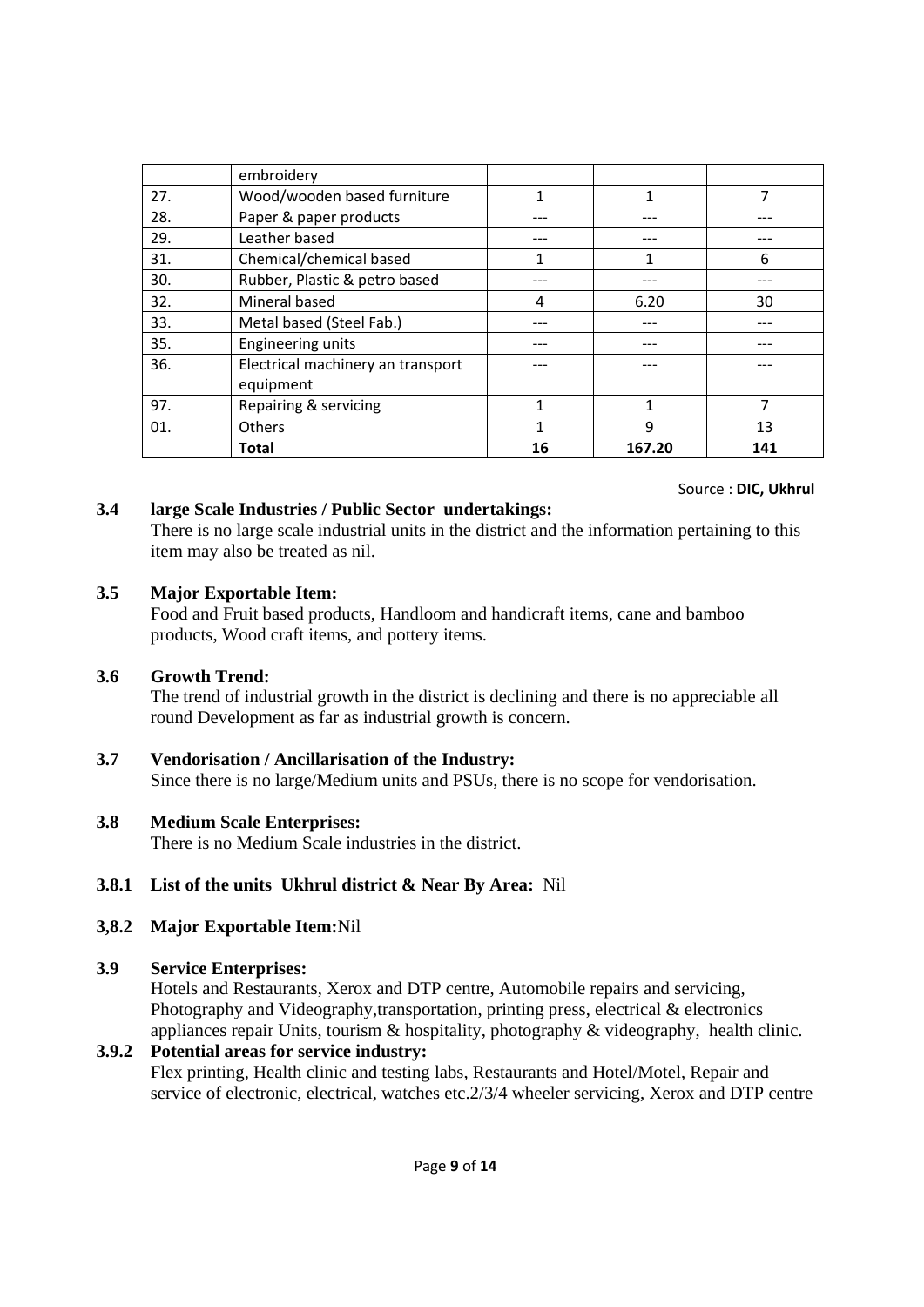and Internet café, Computer training centre, Tent house, Transportation, Tourism& hospitality services.

## **3.10 Potential for new MSMEs:**

## **A. Agro-based :**

Squash,Jam,Jelly and Pickles, Ginger candy and dehyderation,Spices and condiments Mushroom cultivation and processing, Fruit and vegetable preservation Grape, pineapple cultivation and processing, bread & biscuits/pastry.

## **B. Forest based:**

Mechanized cane and bamboo, Wooden furniture, wood craft and carving

### **C. Sericulture based**

Mulberry cultivation, Cocoon rearing and silk reeling

## **D. Textile based**

Handloom and Handicrafts products, Readymade garments, tailoring and cutting & Embroidery

### **E. Livestock based:**

Poultry farming, Hatchery and processing, Mithun rearing, Diary farming and milk products, Cattle farming and meat processing.

## **F. Engineering based**

Iron gates and grills, Steel Almirah,Table chair, and containers.

## **G. Other Industries**

Packed drinking water, medicinal herbs plantation, Cement & Chromites based industry.

## **4. Existing Clusters of Micro & Small Enterprise:Nil**

## **4.1 DETAIL OF MAJOR CLUSTERS:Nil**

## **4.1.1 Manufacturing Sector:Handloom**

#### **4.1.2 Service Sector:Nil**

## **4.2 Details for Identified Cluster:**

## **4.2.1 Name of the cluster : Pottery cluster**

## **4.2.2** Name of the cluster : Handicraft cluster.

## **5. General issues raised by industry association during the course of meeting:**

There is no industry association in the district, however, the general issues that concern industries are:

- -- Lack of access of credit to existing & prospective entrepreneurs.
- --Lack of support from the state Govt./other agency for industrial development
- --Lack of skill manpower and trained hand.
- --Unavailability of power
- --Transportation and communication problem
- --Lack of marketing network &facility.
- --Used of obsolete technology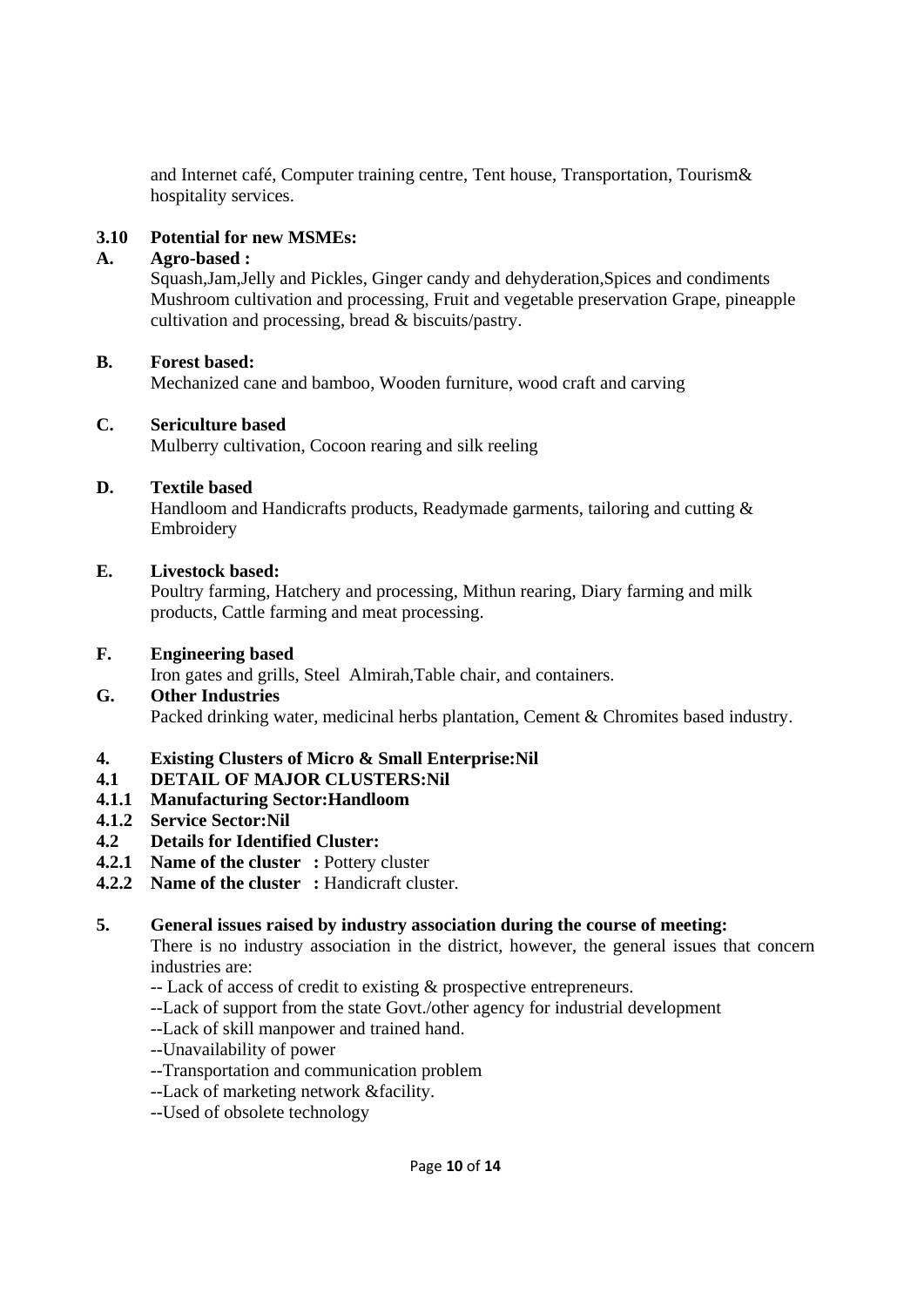## **6. Prospects of training programmes during 2012-13:**

| SI.No.           | Name of the<br>programme | <b>Subject</b>                               | No. of proposed programme<br>to be conducted |
|------------------|--------------------------|----------------------------------------------|----------------------------------------------|
|                  | <b>ESDP</b>              | Repairing & Assembling of Computers at least | 02 nos.                                      |
|                  |                          | 1 (one) time each i.e computer, fruit &      |                                              |
|                  |                          | vegetable processing                         |                                              |
| $\overline{2}$ . | <b>MDP</b>               |                                              |                                              |
| 3.               | <b>BSDP</b>              |                                              | 00                                           |
| 4.               | <b>EDP</b>               | General                                      | $2$ nos.                                     |
| 5.               | <b>IMC</b>               | Motivation campaign for young, educated and  | 4nos.                                        |
|                  |                          | unemployed youths and others.                |                                              |

## **7. Action plan for MSME Schemes during 2012-13:**

| SI.No. | Name of the Scheme                             | Proposed activity on the scheme |
|--------|------------------------------------------------|---------------------------------|
| 1.     | MSE-CDP                                        |                                 |
| 2.     | ISO-9000 / 14000 / HACCP Reimbursement         |                                 |
| 3.     | MSE-MDA                                        | 01                              |
| 4.     | <b>CLCSS</b>                                   |                                 |
| 5.     | Capacity Building & strengthening of data base |                                 |
| 6.     | International cooperation                      |                                 |
| 7.     | <b>TREAD for women</b>                         | 00                              |
| 8.     | <b>VDP</b>                                     | 00                              |
| 9.     | <b>National Awards</b>                         | 00                              |
| 10.    | <b>NMCP Schemes</b>                            |                                 |
|        | I. Lean Manufacturing                          |                                 |
|        | II. Design Clinic                              | 01                              |
|        | III. Market assistance & Tech. up gradation    | 01                              |
|        | IV. QMS/QTT                                    | --                              |
|        | V. Tech. & quality up gradation support        | 01                              |
|        | VI. ICT                                        | 00                              |
|        | VII. Bar Code                                  |                                 |
|        | VIII. IPR                                      | 00                              |
|        | IX. Incubator scheme                           |                                 |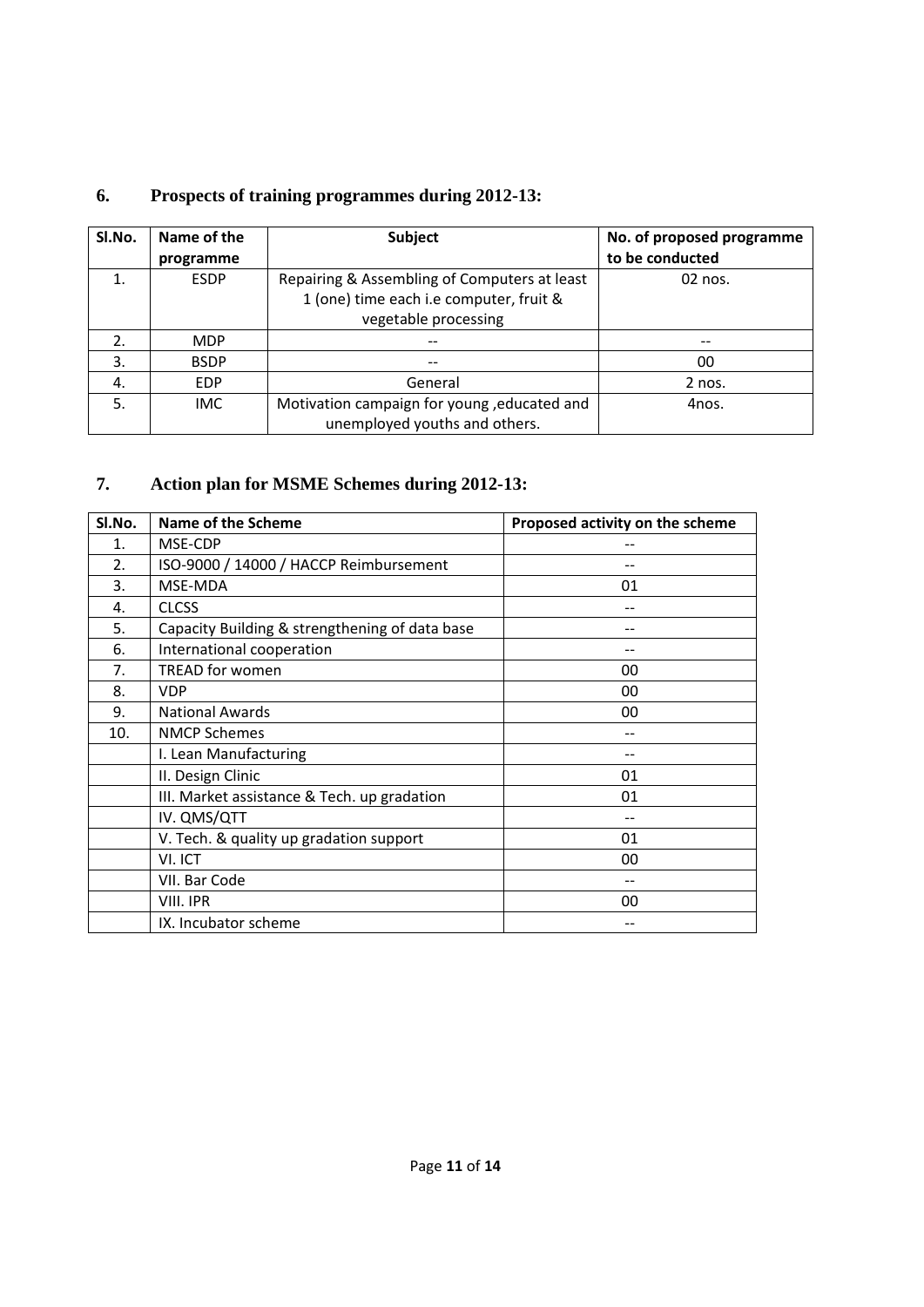## **8. STEPS TO SET UP MSMEs:**

Following are the brief description of different agencies for rendering assistance to the entrepreneurs.

| SI.No. | <b>Type of assistance</b>                                                                                                                  | Name and address of agencies                                                                                                                                                                                                                                                                                                                                                                  |
|--------|--------------------------------------------------------------------------------------------------------------------------------------------|-----------------------------------------------------------------------------------------------------------------------------------------------------------------------------------------------------------------------------------------------------------------------------------------------------------------------------------------------------------------------------------------------|
| 1.     | Provisional Registration Certificate (EM-1) &                                                                                              | District Industries Centre,                                                                                                                                                                                                                                                                                                                                                                   |
|        | Permanent Registration Certificate (EM-II)                                                                                                 | <b>Ukhrul Dist Head Quarter</b>                                                                                                                                                                                                                                                                                                                                                               |
| 2.     | Identification of Project Profiles, techno-<br>economic and managerial consultancy services,<br>market survey and economic survey reports. | DIC, MSME-DI, Imphal, Association<br>of Food Scientists & Technologists,<br>Imphal, Manipur, Institute of<br>Technology, DOEACC, Akampat,                                                                                                                                                                                                                                                     |
|        |                                                                                                                                            | Imphal.                                                                                                                                                                                                                                                                                                                                                                                       |
| 3.     | Land and Industrial shed<br><b>Financial Assistance</b>                                                                                    | Industries Department, Imphal                                                                                                                                                                                                                                                                                                                                                                 |
| 4.     |                                                                                                                                            | State Bank of India,<br>Churachandpur, United Bank of<br>India, Churachandpur<br>Axix Bank, Churachandpur<br>State Co-operative Bank,<br>Churachandpur.                                                                                                                                                                                                                                       |
| 5.     | For raw materials under Govt. Supply                                                                                                       | NHDC Ltd., Imphal<br>NSIC, Imphal                                                                                                                                                                                                                                                                                                                                                             |
| 6.     | Plant and machinery under hire / purchase basis                                                                                            | NSIC, Imphal                                                                                                                                                                                                                                                                                                                                                                                  |
| 7.     | Power / Electricity                                                                                                                        | <b>Executive Engineer, Electricity</b><br>Department, Dist. Head Qtr.<br>Ukhrul H.Q.                                                                                                                                                                                                                                                                                                          |
| 8.     | <b>Technical Know-how</b>                                                                                                                  | a. Director, MSME-DI, Imphal,<br>Industrial Estate Takyelpat,<br>Imphal-795001(Manipur)<br><b>b.Regional Testing Centre</b><br>(E.R.), 111 & 112, B.T. Road,<br>Kolkatta - 700035.<br>c. Central Institute of Plastic<br>Engineering & Technology<br>Industrial Estate, Takyelpat<br>Imphal-795001.<br>c. Manipur Institute of Technology<br>Takyelpat, Imphal<br>e. DOEACC, Akampat, Imphal. |
| 9.     | Quality & Standard                                                                                                                         | <b>Bureau of Indian Standards</b><br>53/5, Ward No. 29, R.G. Bama<br>Road, 5th By Lane, Apurba Sinha<br>Path, Guwahati - 781 003<br><b>Quality Council of India</b><br>Institution of Engineers Building,                                                                                                                                                                                     |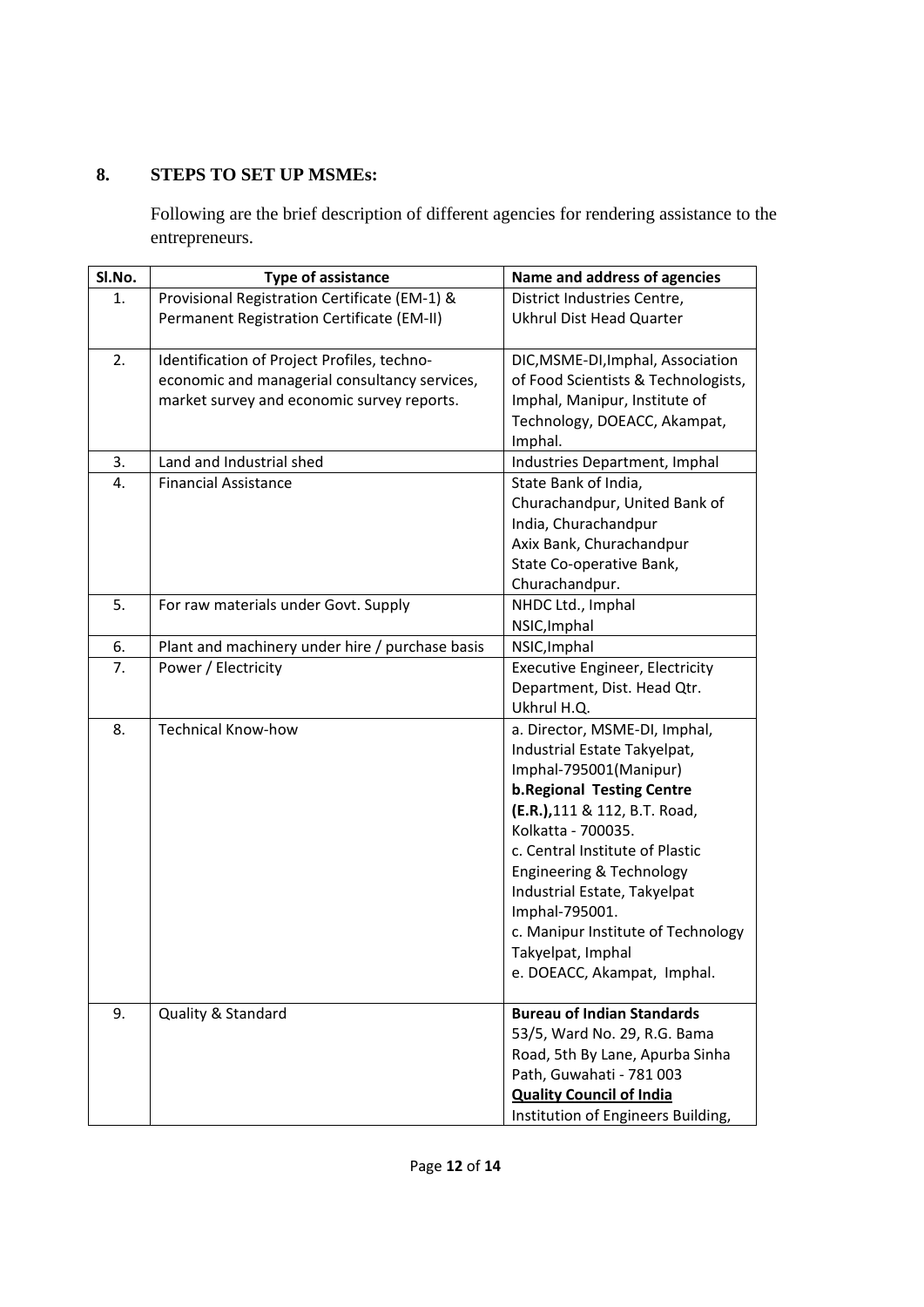|     |                                   | IIndFloor,<br>2 - Bahadur Shah Zafar Marg, New<br>Delhi - 110002, India.                                                                                                                                                                                                                                                                                                                                                                                                                                                                                                                                                                                                    |
|-----|-----------------------------------|-----------------------------------------------------------------------------------------------------------------------------------------------------------------------------------------------------------------------------------------------------------------------------------------------------------------------------------------------------------------------------------------------------------------------------------------------------------------------------------------------------------------------------------------------------------------------------------------------------------------------------------------------------------------------------|
| 10. | Marketing / Export Assistance     | <b>Indian Institute of Packaging</b><br><b>Eastern Regional Centre</b><br>Block - CP Sector - V Salt Lake City<br>Kolkata - 700 091<br><b>Indo Myanmar Boarder Traders</b><br>Union, Opp. Usha Cinema,<br>Paona Bazar, Imphal - 795 001<br><b>APEDA</b><br><b>Agricultural and Processed Foods</b><br>Export Development Authority,<br>G.S Road, Guwahati<br><b>North Eastern Regional</b><br><b>Agricultural Marketing Corpn. Ltd.</b><br>Rajbari path, Ganeshpuri<br>Guwahati - 781 005.                                                                                                                                                                                  |
| 11. | <b>Other Promotional Agencies</b> | a.<br><b>Institute of Bio-Resources &amp;</b><br><b>Sustainable Development</b><br>Takyelpat Institutional Area,<br>Imphal - 795 001.<br>b.<br><b>Intellectual Property Office</b><br>Building,<br>CP-2, Sector V, Salt Lake City,<br>Kolkata - 700 091<br>C.<br><b>APEDA</b><br><b>Agricultural and Processed Foods</b><br>Export Development Authority,<br>G.S.Road, Guwahati.<br>d.<br><b>State Commission for</b><br>Khadi & Village Industries<br>Ministry of Agro & Rural<br>Industries,<br>Paona Bazar, Imphal -795 001.<br>e.<br>Indian Institute of<br>Entrepreneurship,<br>Basistha Charlali, Lalmati,<br>39-National Highway By Pass<br>Guwahati - 781 029<br>f. |